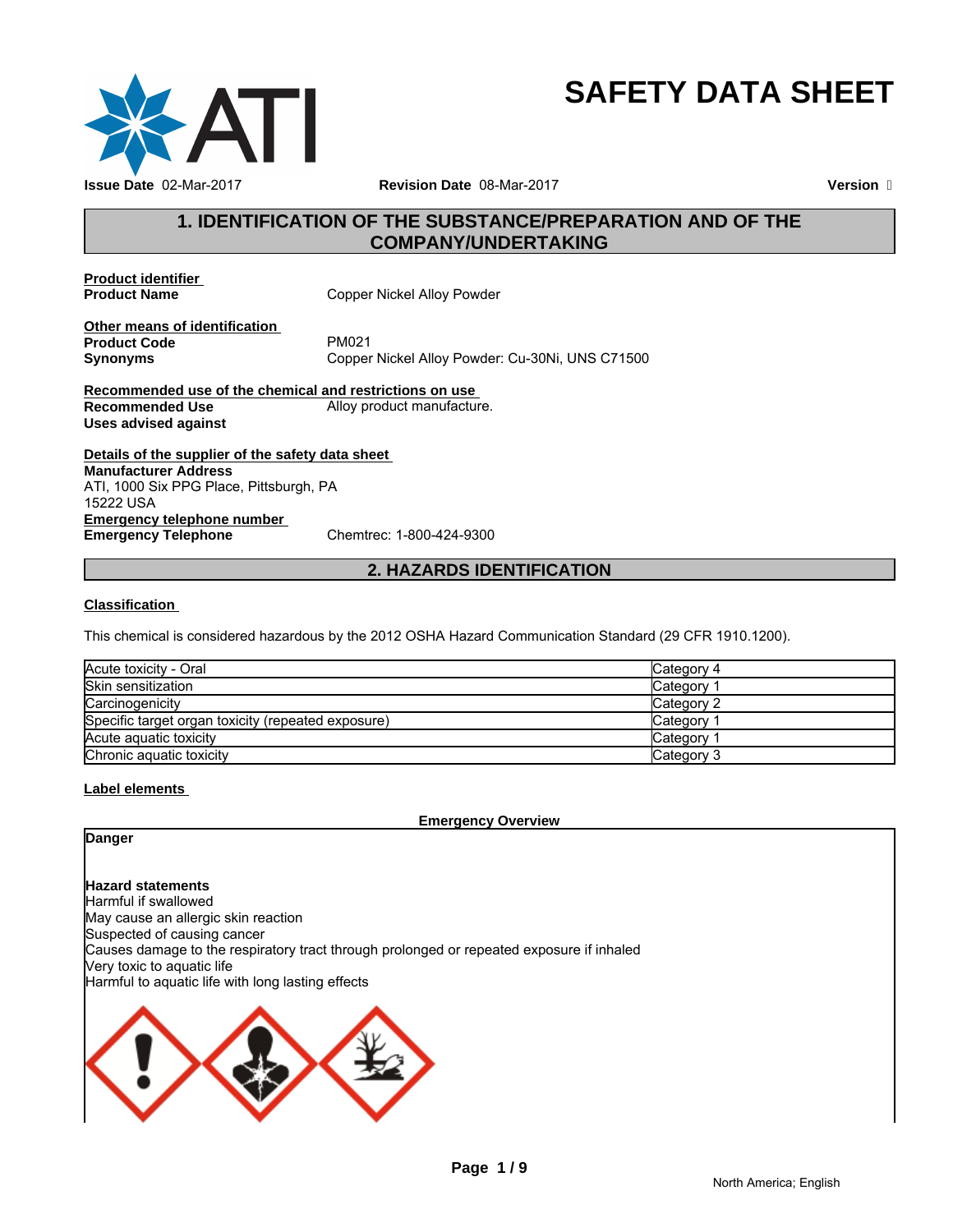**Appearance Powder Physical state Solid Physical state Solid Physical state Solid Physical state Solid Physical** 

#### **Precautionary Statements - Prevention**

Do not handle until all safety precautions have been read and understood Use personal protective equipment as required Wear protective gloves Wash hands thoroughly after handling Do not eat, drink or smoke when using this product Avoid breathing dust/fume Avoid release to the environment

Wash contaminated clothing before reuse If skin irritation or rash occurs: Get medical advice/attention IF SWALLOWED: Call a POISON CENTER or doctor/physician if you feel unwell Collect spillage

#### **Precautionary Statements - Disposal**

Dispose of contents/container to an approved waste disposal plant

# **Hazards not otherwise classified (HNOC)**

#### Not applicable **Other Information**

When product is subjected to welding, burning, melting, sawing, brazing, grinding, buffing, polishing, or other similar heat-generating processes, the following potentially hazardous airborne particles and/or fumes may be generated: Zinc, copper, magnesium, or cadmium fumes may cause metal fumes fever.

# **3. COMPOSITION/INFORMATION ON INGREDIENTS**

**Synonyms** Copper Nickel Alloy Powder: Cu-30Ni, UNS C71500.

| <b>Chemical Name</b> | CAS No.   | Weight-%            |
|----------------------|-----------|---------------------|
| Copper               | 7440-50-8 | $\rightarrow$<br>66 |
| <b>Nickel</b>        | 7440-02-0 | 29<br>$\sim$<br>ుం  |
| Manganese            | 7439-96-5 | 0.2<br>. .0         |

# **4. FIRST AID MEASURES**

.

#### **First aid measures**

| Eye contact                                                 | In the case of particles coming in contact with eyes during processing, treat as with any<br>foreign object.                                           |
|-------------------------------------------------------------|--------------------------------------------------------------------------------------------------------------------------------------------------------|
| <b>Skin Contact</b>                                         | In the case of skin irritation or allergic reactions see a physician. Wash off immediately with<br>soap and plenty of water.                           |
| <b>Inhalation</b>                                           | If excessive amounts of smoke, fume, or particulate are inhaled during processing, remove<br>to fresh air and consult a qualified health professional. |
| Ingestion                                                   | IF SWALLOWED: Call a POISON CENTER or doctor/physician if you feel unwell.                                                                             |
| Most important symptoms and effects, both acute and delayed |                                                                                                                                                        |
| <b>Symptoms</b>                                             | May cause allergic skin reaction. May cause acute gastrointestinal effects if swallowed.                                                               |
|                                                             | Indication of any immediate medical attention and special treatment needed                                                                             |
| Note to physicians                                          | Treat symptomatically.                                                                                                                                 |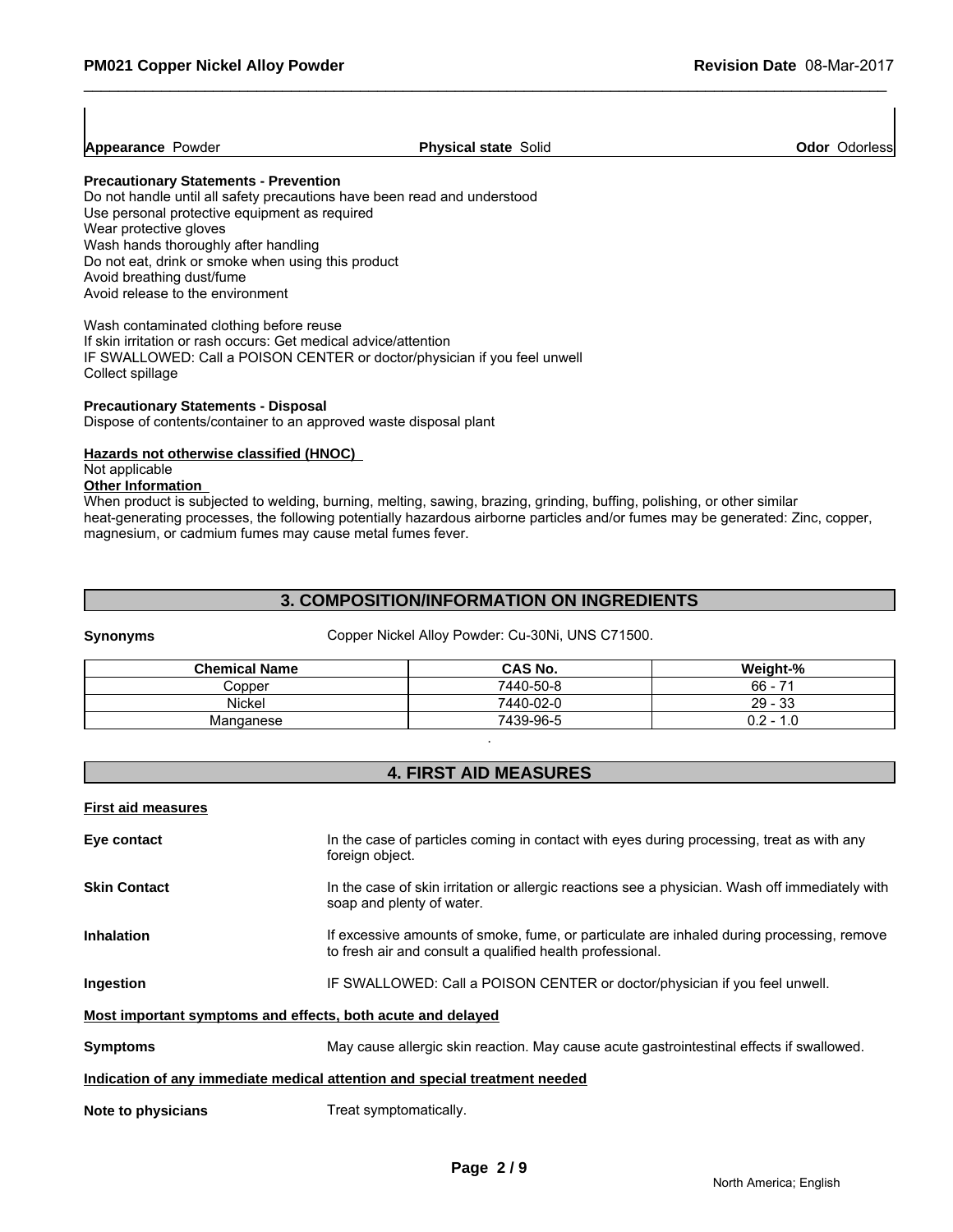# **5. FIRE-FIGHTING MEASURES**

#### **Suitable extinguishing media**

Product not flammable in the form as distributed, flammable as finely divided particles or pieces resulting from processing of this product.

| <b>Small Fire</b> | Smother with salt (NaCl) or class D dry powder fire extinguisher.                                                                                                                                                                   |
|-------------------|-------------------------------------------------------------------------------------------------------------------------------------------------------------------------------------------------------------------------------------|
| Large Fire        | Isolate fire and allow to burn out.                                                                                                                                                                                                 |
|                   | Unsuitable extinguishing media Do not spray water on burning metal as an explosion may occur. This explosive<br>characteristic is caused by the hydrogen and steam generated by the reaction of water with<br>the burning material. |

#### **Specific hazards arising from the chemical**

Intense heat. WARNING: Fine particles of this product may form combustible dust-air mixtures. Keep particles away from all ignition sources including heat, sparks, and flame. Prevent dust accumulations to minimize combustible dust hazard.

**Hazardous combustion products**Zinc, copper, magnesium, or cadmium fumes may cause metal fumes fever.

#### **Explosion data Sensitivity to Mechanical Impact** None. **Sensitivity to Static Discharge** None.

#### **Protective equipment and precautions for firefighters**

As in any fire, wear self-contained breathing apparatus pressure-demand, MSHA/NIOSH approved (or equivalent) respirator and full protective gear.

#### **6. ACCIDENTAL RELEASE MEASURES**

|                                                              | Personal precautions, protective equipment and emergency procedures                                                                                                                                                                    |  |  |
|--------------------------------------------------------------|----------------------------------------------------------------------------------------------------------------------------------------------------------------------------------------------------------------------------------------|--|--|
| <b>Personal precautions</b>                                  | Use personal protective equipment as required.                                                                                                                                                                                         |  |  |
| For emergency responders                                     | Use personal protective equipment as required. Follow Emergency Response Guidebook,<br>Guide No. 171, EXCEPT for FIRE follow Emergency Response Guidebook, Guide No. 170.                                                              |  |  |
| <b>Environmental precautions</b>                             |                                                                                                                                                                                                                                        |  |  |
| <b>Environmental precautions</b>                             | Collect spillage to prevent release to the environment.                                                                                                                                                                                |  |  |
| Methods and material for containment and cleaning up         |                                                                                                                                                                                                                                        |  |  |
| <b>Methods for containment</b>                               | Prevent further leakage or spillage if safe to do so.                                                                                                                                                                                  |  |  |
| Methods for cleaning up                                      | Sweep or shovel material into dry containers. Avoid creating uncontrolled dust.                                                                                                                                                        |  |  |
|                                                              | 7. HANDLING AND STORAGE                                                                                                                                                                                                                |  |  |
| <b>Precautions for safe handling</b>                         |                                                                                                                                                                                                                                        |  |  |
| Advice on safe handling                                      | WARNING: Fine particles of this product may form combustible dust-air mixtures. Keep<br>particles away from all ignition sources including heat, sparks, and flame. Prevent dust<br>accumulations to minimize combustible dust hazard. |  |  |
| Conditions for safe storage, including any incompatibilities |                                                                                                                                                                                                                                        |  |  |
| <b>Storage Conditions</b>                                    | Keep away from heat, sparks, flame and other sources of ignition (i.e., pilot lights, electric<br>motors and static electricity).                                                                                                      |  |  |
| Incompatible materials                                       | Dissolves in hydrofluoric acid.                                                                                                                                                                                                        |  |  |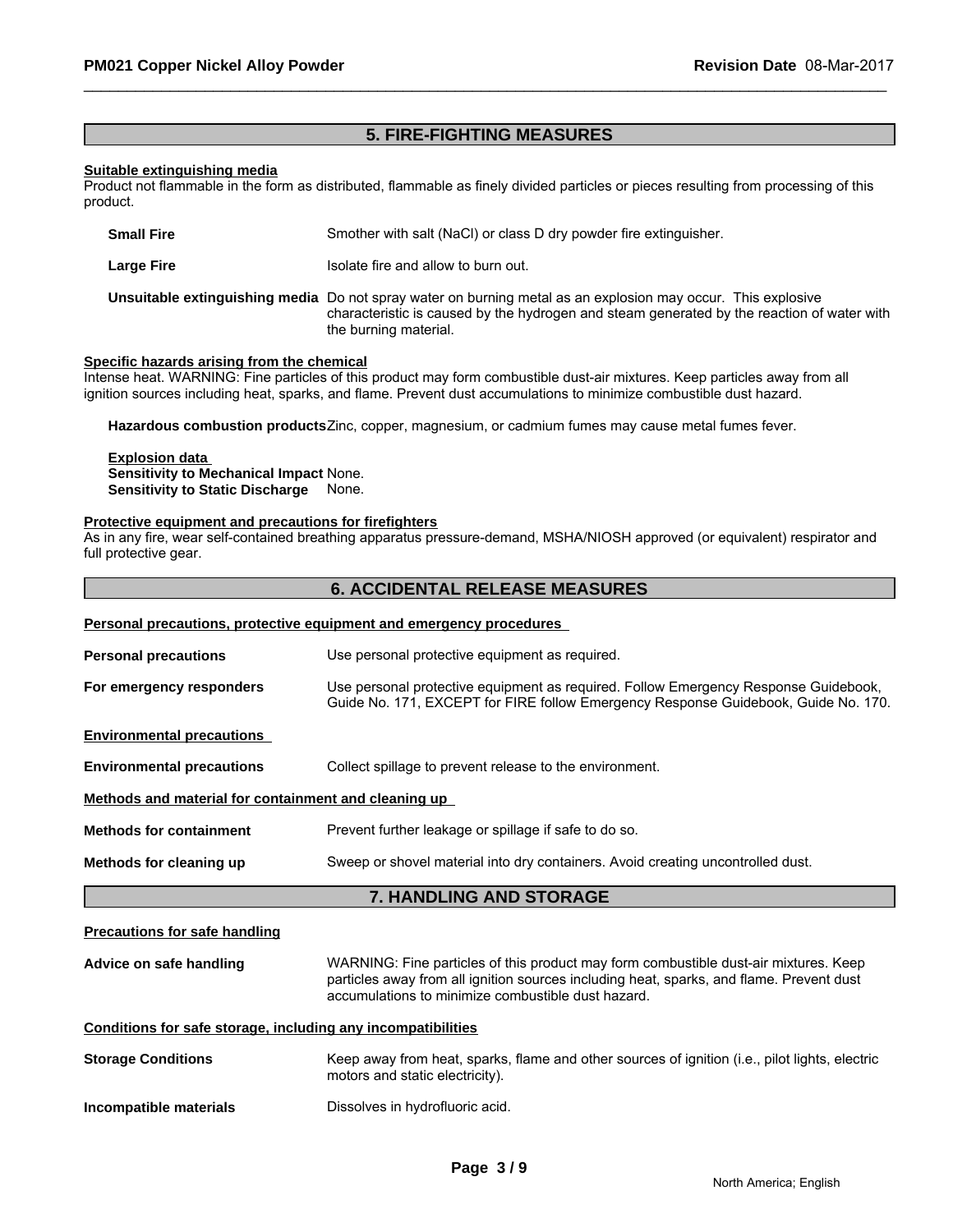# **8. EXPOSURE CONTROLS/PERSONAL PROTECTION**

#### **Control parameters**

#### **Exposure Guidelines**

| <b>Chemical Name</b>                                                  | <b>ACGIH TLV</b>                                                                                                                                                                       |                                                             | <b>OSHA PEL</b>                                                   |  |
|-----------------------------------------------------------------------|----------------------------------------------------------------------------------------------------------------------------------------------------------------------------------------|-------------------------------------------------------------|-------------------------------------------------------------------|--|
| Copper                                                                |                                                                                                                                                                                        | TWA: 0.2 mg/m <sup>3</sup> fume TWA: 1 mg/m <sup>3</sup> Cu | TWA: $0.1 \text{ mg/m}^3$ fume                                    |  |
| 7440-50-8                                                             |                                                                                                                                                                                        | dust and mist                                               | TWA: 1 $mq/m3$ dust and mist                                      |  |
| Nickel                                                                |                                                                                                                                                                                        | TWA: $1.5 \text{ mg/m}^3$ inhalable fraction                | TWA: 1 $mq/m3$                                                    |  |
| 7440-02-0                                                             |                                                                                                                                                                                        |                                                             |                                                                   |  |
| Manganese                                                             |                                                                                                                                                                                        | TWA: $0.02 \text{ mg/m}^3$ respirable fraction              | (vacated) STEL: $3 \text{ mg/m}^3$ fume                           |  |
| 7439-96-5                                                             |                                                                                                                                                                                        | TWA: 0.1 mg/m <sup>3</sup> inhalable fraction TWA:          | (vacated) Ceiling: $5 \text{ mg/m}^3$                             |  |
|                                                                       |                                                                                                                                                                                        | $0.02$ mg/m <sup>3</sup> Mn                                 | Ceiling: 5 mg/m <sup>3</sup> fume Ceiling: 5 mg/m <sup>3</sup> Mn |  |
|                                                                       |                                                                                                                                                                                        | TWA: $0.1$ mg/m $3$ Mn                                      |                                                                   |  |
| <b>Appropriate engineering controls</b>                               |                                                                                                                                                                                        |                                                             |                                                                   |  |
| <b>Engineering Controls</b>                                           |                                                                                                                                                                                        | Avoid generation of uncontrolled particles.                 |                                                                   |  |
| Individual protection measures, such as personal protective equipment |                                                                                                                                                                                        |                                                             |                                                                   |  |
| Eye/face protection                                                   | When airborne particles may be present, appropriate eye protection is recommended. For<br>example, tight fitting googles, foam lined safety glasses or other protective equipment that |                                                             |                                                                   |  |

|                               | example, tight-fitting goggles, foam-lined safety glasses or other protective equipment that<br>shield the eyes from particles.                                                                                                                                                                                                                                                |
|-------------------------------|--------------------------------------------------------------------------------------------------------------------------------------------------------------------------------------------------------------------------------------------------------------------------------------------------------------------------------------------------------------------------------|
| Skin and body protection      | Fire/flame resistant/retardant clothing may be appropriate during hot work with the product.<br>Wear protective gloves.                                                                                                                                                                                                                                                        |
| <b>Respiratory protection</b> | When particulates/fumes/gases are generated and if exposure limits are exceeded or<br>irritation is experienced, proper approved respiratory protection should be worn.<br>Positive-pressure supplied air respirators may be required for high airborne contaminat<br>concentrations. Respiratory protection must be provided in accordance with current local<br>regulations. |

**General Hygiene Considerations** Handle in accordance with good industrial hygiene and safety practice.

# **9. PHYSICAL AND CHEMICAL PROPERTIES**

#### **Information on basic physical and chemical properties**

| <b>Physical state</b>            | Solid                    |                                           |                                                                                                      |
|----------------------------------|--------------------------|-------------------------------------------|------------------------------------------------------------------------------------------------------|
| Appearance                       | Powder                   | Odor                                      | Odorless                                                                                             |
| Color                            | metallic dark red        | <b>Odor threshold</b>                     | Not applicable                                                                                       |
| <b>Property</b>                  | Values                   | Remarks • Method                          |                                                                                                      |
| рH                               |                          |                                           |                                                                                                      |
| Melting point/freezing point     | 1215 °C / 2220 °F        |                                           |                                                                                                      |
| Boiling point / boiling range    | $\overline{\phantom{0}}$ |                                           |                                                                                                      |
| <b>Flash point</b>               |                          |                                           |                                                                                                      |
| <b>Evaporation rate</b>          |                          | Not applicable                            |                                                                                                      |
| Flammability (solid, gas)        |                          | resulting from processing of this product | Product not flammable in the form as distributed.<br>flammable as finely divided particles or pieces |
| <b>Flammability Limit in Air</b> |                          |                                           |                                                                                                      |
| Upper flammability limit:        | $\overline{a}$           |                                           |                                                                                                      |
| Lower flammability limit:        |                          |                                           |                                                                                                      |
| Vapor pressure                   | $\blacksquare$           | Not applicable                            |                                                                                                      |
| Vapor density                    |                          | Not applicable                            |                                                                                                      |
| <b>Specific Gravity</b>          | $8.0 - 8.9$              |                                           |                                                                                                      |
| <b>Water solubility</b>          | Insoluble                | Insoluble                                 |                                                                                                      |
| Solubility in other solvents     |                          | Not applicable                            |                                                                                                      |
|                                  |                          |                                           |                                                                                                      |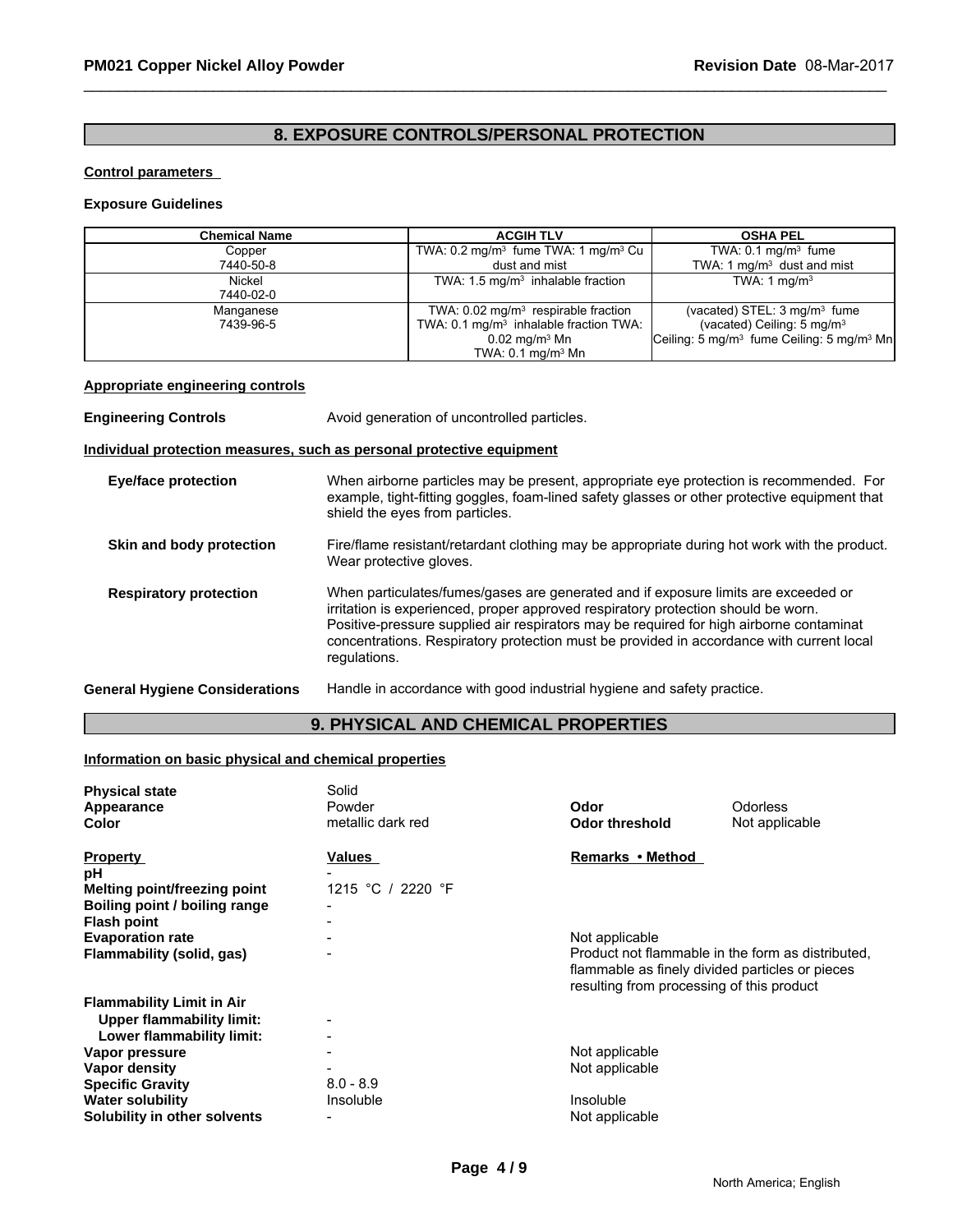| <b>Partition coefficient</b>               |                | Not applicable |
|--------------------------------------------|----------------|----------------|
| <b>Autoignition temperature</b>            |                | Not applicable |
| <b>Decomposition temperature</b>           |                | Not applicable |
| <b>Kinematic viscosity</b>                 |                | Not applicable |
| <b>Dynamic viscosity</b>                   |                | Not applicable |
| <b>Explosive properties</b>                | Not applicable |                |
| <b>Oxidizing properties</b>                | Not applicable |                |
|                                            |                |                |
| <b>Other Information</b>                   |                |                |
|                                            |                |                |
| Softening point                            |                |                |
| Molecular weight<br><b>VOC Content (%)</b> | Not applicable |                |
| <b>Density</b>                             |                |                |

# **10. STABILITY AND REACTIVITY**

#### **Reactivity**  Not applicable

#### **Chemical stability**

Stable under normal conditions.

#### **Possibility of Hazardous Reactions**

None under normal processing.

#### **Hazardous polymerization** Hazardous polymerization does not occur.

#### **Conditions to avoid**

Dust formation and dust accumulation;

#### **Incompatible materials**

Dissolves in hydrofluoric acid.

#### **Hazardous Decomposition Products**

Not applicable.

# **11. TOXICOLOGICAL INFORMATION**

#### **Information on likely routes of exposure**

#### **Product Information**

| <b>Inhalation</b>   | Suspected of causing cancer if inhaled. Causes damage to the respiratory tract through<br>prolonged or repeated exposure if inhaled. |
|---------------------|--------------------------------------------------------------------------------------------------------------------------------------|
| Eye contact         | Product not classified.                                                                                                              |
| <b>Skin Contact</b> | May cause sensitization by skin contact.                                                                                             |
| Ingestion           | Harmful if swallowed.                                                                                                                |

| <b>Chemical Name</b> | Oral LD50         | Dermal LD50       | <b>Inhalation LC50</b> |
|----------------------|-------------------|-------------------|------------------------|
| Copper               | 481 mg/kg bw      | $>$ 2000 mg/kg bw | $>5.11$ mg/L           |
| 7440-50-8            |                   |                   |                        |
| Nickel               | > 9000 mg/kg bw   |                   | $> 10.2$ mg/L          |
| 7440-02-0            |                   |                   |                        |
| Manganese            | $>$ 2000 mg/kg bw |                   | >5.14 mg/L             |
| 17439-96-5           |                   |                   |                        |

# **Information on toxicological effects**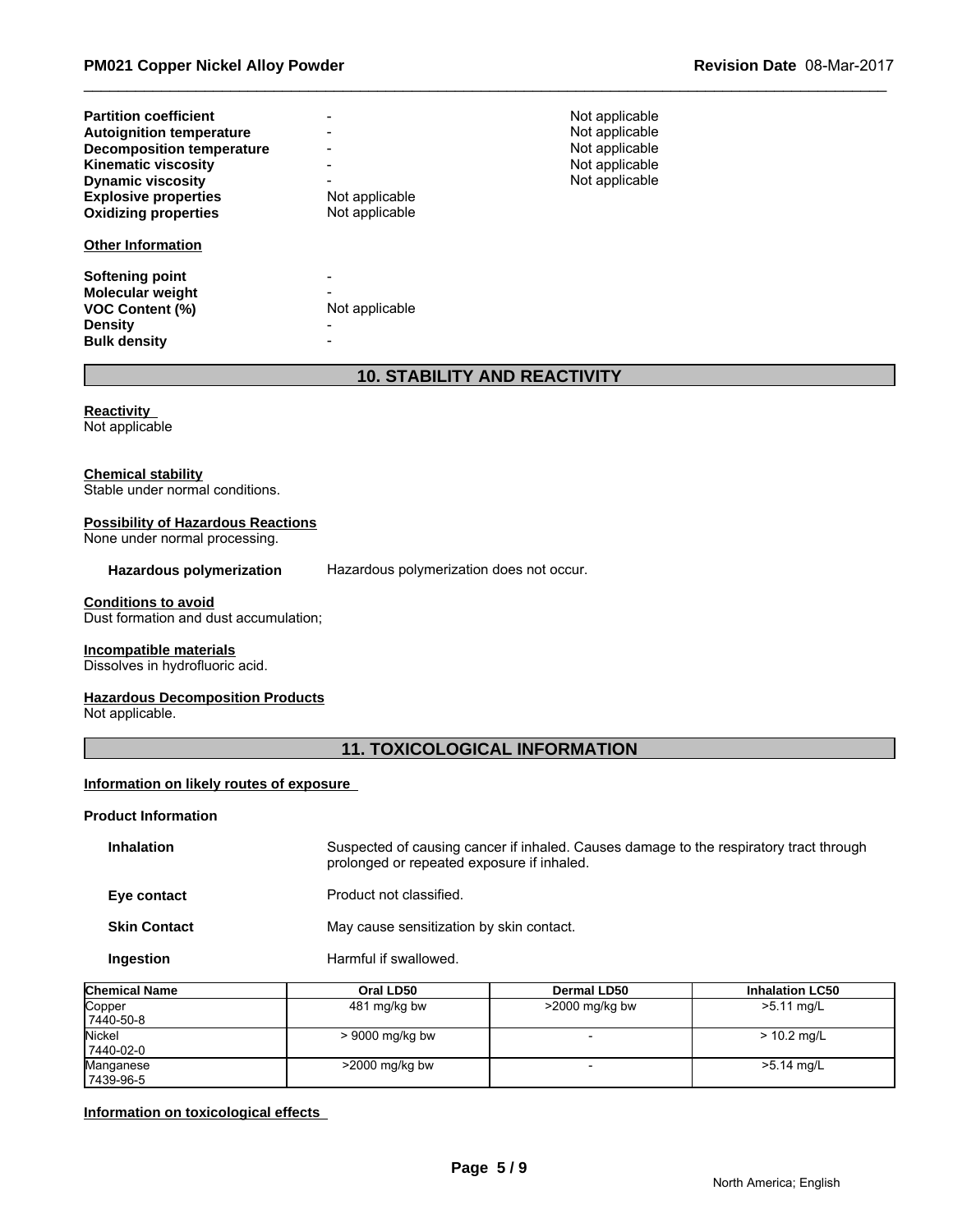| <b>Symptoms</b>                                                                            | May cause sensitization by skin contact. May cause acute gastrointestinal effects if<br>swallowed. |  |  |  |
|--------------------------------------------------------------------------------------------|----------------------------------------------------------------------------------------------------|--|--|--|
| Delayed and immediate effects as well as chronic effects from short and long-term exposure |                                                                                                    |  |  |  |
| <b>Acute toxicity</b>                                                                      | Harmful if swallowed.                                                                              |  |  |  |
| <b>Skin corrosion/irritation</b>                                                           | Product not classified.                                                                            |  |  |  |
| Serious eye damage/eye irritation                                                          | Product not classified.                                                                            |  |  |  |
| <b>Sensitization</b>                                                                       | May cause sensitization by skin contact.                                                           |  |  |  |
| Germ cell mutagenicity                                                                     | Product not classified.                                                                            |  |  |  |
| Carcinogenicity                                                                            | May cause cancer by inhalation.                                                                    |  |  |  |

| <b>Chemical</b><br>.<br>l Name | <b>ACGIF</b> | <b>IARC</b>                            | NITO                      | $\sim$ u<br>אחט |
|--------------------------------|--------------|----------------------------------------|---------------------------|-----------------|
| Nickel                         |              | Group                                  | <b>Known</b>              |                 |
| 7440-02-0                      |              | つト<br>Group<br><b><i><u>LL</u></i></b> | Anticipated<br>Reasonablv |                 |

| <b>Reproductive toxicity</b>    | Product not classified.                                |
|---------------------------------|--------------------------------------------------------|
| <b>STOT - single exposure</b>   | Product not classified.                                |
| <b>STOT - repeated exposure</b> | Causes disorder and damage to the: Respiratory System. |
| Aspiration hazard               | Product not classified.                                |

# **12. ECOLOGICAL INFORMATION**

This product contains a chemical which is listed as a severe marine pollutant according to DOT.

#### **Ecotoxicity**

This product as shipped is classified for aquatic chronic toxicity. This product as shipped is classified for aquatic acute toxicity.

| <b>Chemical Name</b> | Algae/aquatic plants                                 | <b>Fish</b>                                          | <b>Toxicity to</b>            | Crustacea                    |
|----------------------|------------------------------------------------------|------------------------------------------------------|-------------------------------|------------------------------|
|                      |                                                      |                                                      | microorganisms                |                              |
| Copper               | The 72 h EC50 values of                              | The 96-hr LC50 for                                   | The 24 h NOEC of copper       | The 48 h LC50 values for     |
| 7440-50-8            | copper chloride to                                   | Pimephales promelas                                  | chloride for activated sludge | Daphnia magna exposed to     |
|                      | Pseudokirchneriella                                  | exposed to Copper sulfate                            | ranged from 0.32 to 0.64 mg   | copper in natural water      |
|                      | subcapitata ranged between                           | ranged from 256.2 to 38.4                            | of Cu/L.                      | ranged between 33.8 µg/L     |
|                      | 30 µg/L (pH 7.02, hardness                           | ug/L with water hardness                             |                               | (pH 6.1, hardness 12.4 mg/L) |
|                      | 250 mg/L CaCO3, DOC 1.95 increasing from 45 to 255.7 |                                                      |                               | CaCO3, DOC 2.34 mg/L)        |
|                      | mg/L) and 824 $\mu$ g/L (pH                          | mg/L.                                                |                               | and 792 µg/L (pH 7.35,       |
|                      | 6.22, hardness 100 mg/L                              |                                                      |                               | hardness 139.7 mg/L          |
|                      | CaCO3, DOC 15.8 mg/L).                               |                                                      |                               | CaCO3, DOC 22.8 mg/L).       |
| Nickel               | NOEC/EC10 values range                               | The 96h LC50s values range                           | The 30 min EC50 of nickel     | The 48h LC50s values range   |
| 7440-02-0            | from $12.3 \mu g/l$ for                              | from 0.4 mg Ni/L for                                 | for activated sludge was 33   | from 0.013 mg Ni/L for       |
|                      |                                                      | Scenedesmus accuminatus   Pimephales promelas to 320 | mg Ni/L.                      | Ceriodaphnia dubia to 4970   |
|                      | to $425 \mu q/l$ for                                 | mg Ni/L for Brachydanio                              |                               | mg Ni/L for Daphnia magna.   |
|                      | Pseudokirchneriella                                  | rerio.                                               |                               |                              |
|                      | subcapitata.                                         |                                                      |                               |                              |
| Manganese            | The 72 h EC50 of                                     | The 96 h LC50 of                                     | The 3 h EC50 of manganese     | The 48 h EC50 of             |
| 7439-96-5            | manganese to                                         | manganese to                                         | for activated sludge was      | manganese to Daphnia         |
|                      | Desmodesmus subspicatus                              | Oncorhynchus mykiss was                              | greater than 1000 mg/L.       | magna was greater than 1.6   |
|                      | was 2.8 mg of Mn/L.                                  | greater than 3.6 mg of Mn/L                          |                               | $mg/L$ .                     |

#### **Persistence and degradability**

**Bioaccumulation**

.

.

**Other adverse effects** 

# **13. DISPOSAL CONSIDERATIONS**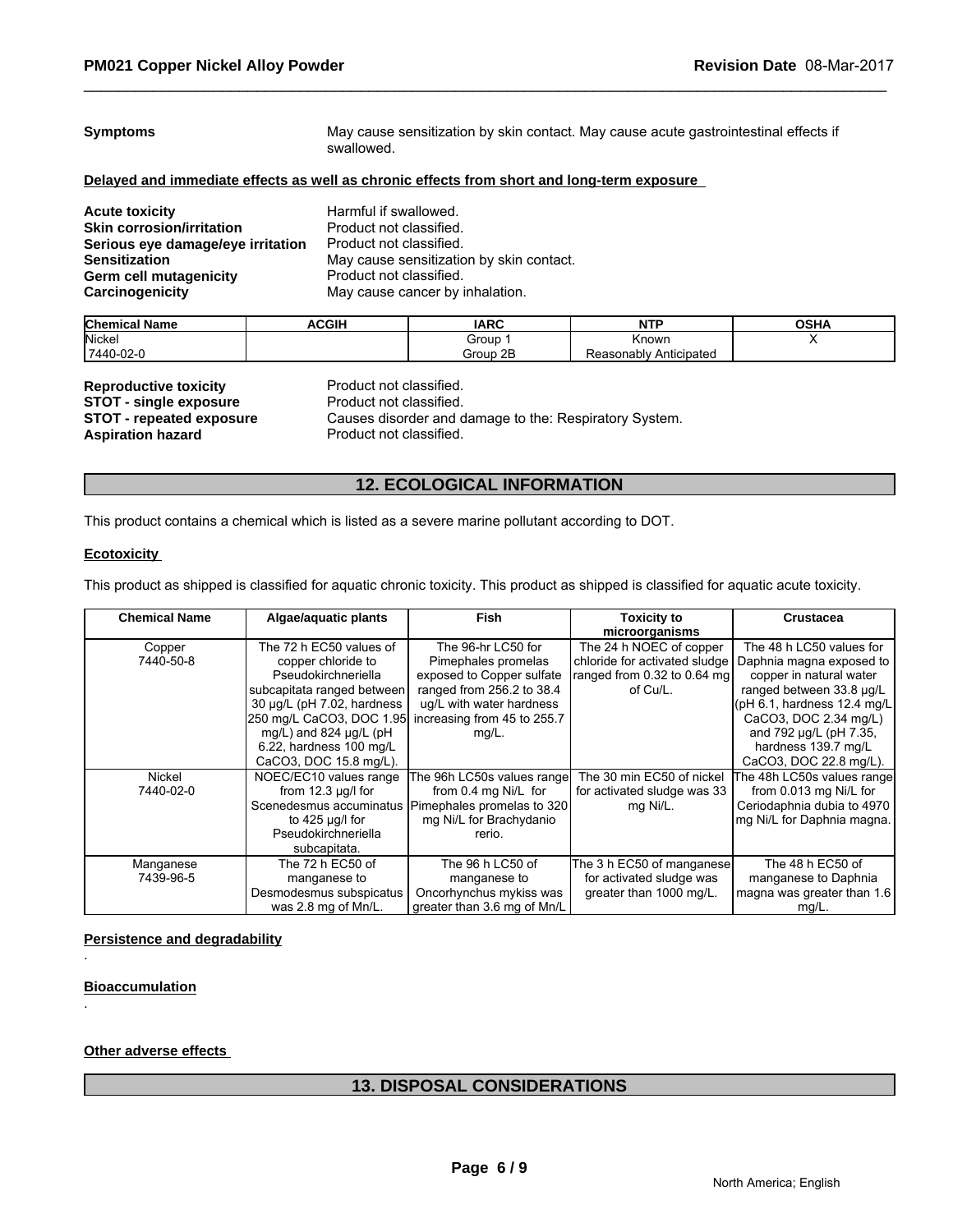#### **Waste treatment methods**

| <b>Disposal of wastes</b>     | Disposal should be in accordance with applicable regional, national and local laws and<br>regulations. |
|-------------------------------|--------------------------------------------------------------------------------------------------------|
| <b>Contaminated packaging</b> | Disposal should be in accordance with applicable regional, national and local laws and<br>requlations. |

This product contains one or more substances that are listed with the State of California as a hazardous waste.

#### **14. TRANSPORT INFORMATION**

| <b>DOT</b>                                                             | Regulated per 49 CFR, if transported in bulk or by vessel or if quantity with particles smaller<br>than 100 micrometers (0.004 inches) in an individual package equals or exceeds the<br>reportable quantity (RQ) of 5000 pounds of chromium, 5000 pounds of copper, 100 pounds<br>of nickel. |
|------------------------------------------------------------------------|-----------------------------------------------------------------------------------------------------------------------------------------------------------------------------------------------------------------------------------------------------------------------------------------------|
| Proper shipping name                                                   | UN/ID No. 3077 Environmentally hazardous substance, solid, n.o.s. (copper nickel alloy<br>powder) [include ", RQ" if RQ is exceeded]                                                                                                                                                          |
| <b>Hazard Class</b>                                                    |                                                                                                                                                                                                                                                                                               |
| <b>Packing Group</b>                                                   | Ш                                                                                                                                                                                                                                                                                             |
| <b>Reportable Quantity (RQ)</b>                                        | "(, RQ)", if quantity with particles smaller than 100 micrometers (0.004 inches) in an<br>individual package equals or exceeds the Reportable Quantity (RQ) of 5000 pounds of<br>chromium, 5000 pounds of copper, or 100 pounds of nickel.                                                    |
| <b>Special Provisions</b>                                              | 8, 146, 335, A112, B54, IB8, IP3, N20, T1, TP33                                                                                                                                                                                                                                               |
| <b>Marine pollutant</b>                                                | This product contains a chemical which is listed as a severe marine pollutant according to<br>DOT.                                                                                                                                                                                            |
| <b>Description</b><br><b>Emergency Response Guide</b><br><b>Number</b> | Copper metal powder<br>Follow Emergency Response Guidebook, Guide No. 171, EXCEPT for FIRE follow<br>Emergency Response Guidebook, Guide No. 170                                                                                                                                              |
|                                                                        |                                                                                                                                                                                                                                                                                               |

### **15. REGULATORY INFORMATION**

| <b>International Inventories</b> |          |
|----------------------------------|----------|
| <b>TSCA</b>                      | Complies |
| <b>DSL/NDSL</b>                  | Complies |
| <b>EINECS/ELINCS</b>             | Complies |
| <b>ENCS</b>                      | Complies |
| <b>IECSC</b>                     | Complies |
| <b>KECL</b>                      | Complies |
| <b>PICCS</b>                     | Complies |
| <b>AICS</b>                      | Complies |

# **Legend:**

**TSCA** - United States Toxic Substances Control Act Section 8(b) Inventory **DSL/NDSL** - Canadian Domestic Substances List/Non-Domestic Substances List **EINECS/ELINCS** - European Inventory of Existing Chemical Substances/European List of Notified Chemical Substances **ENCS** - Japan Existing and New Chemical Substances **IECSC** - China Inventory of Existing Chemical Substances **KECL** - Korean Existing and Evaluated Chemical Substances **PICCS** - Philippines Inventory of Chemicals and Chemical Substances

**AICS** - Australian Inventory of Chemical Substances

#### **US Federal Regulations**

#### **SARA 313**

Section 313 of Title III of the Superfund Amendments and Reauthorization Act of 1986 (SARA). This product contains a chemical or chemicals which are subject to the reporting requirements of the Act and Title 40 of the Code of Federal Regulations, Part 372:

|  | <b>Chemical</b><br>Weight-%<br>$\sim$<br>-<br>CAS No<br><b>Threshold</b><br>Values %<br>l Name<br>SARA<br>. |
|--|-------------------------------------------------------------------------------------------------------------|
|--|-------------------------------------------------------------------------------------------------------------|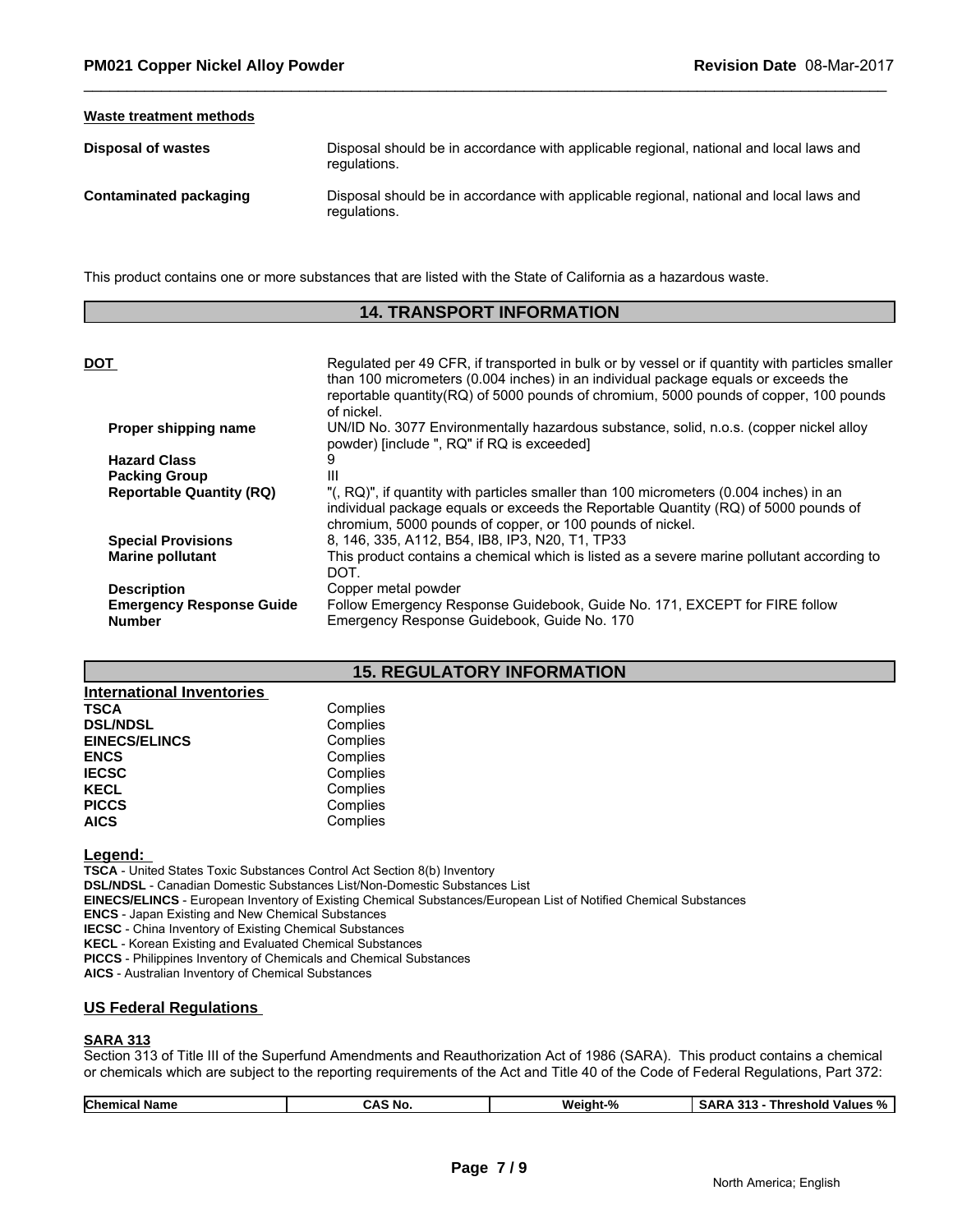| Copper<br>7440-50-8        | L50.<br>$440^{\circ}$           | 66                        |     |
|----------------------------|---------------------------------|---------------------------|-----|
| <b>Nickel</b><br>7440-02-L | 7440<br>$\sim$<br>U-UZ-I        | nn<br>$\sim$<br>-29<br>ບເ | v.  |
| 7439-96-5<br>Manganese     | $\sim$ $\sim$<br>7420<br>34-46- | .<br><b></b>              | . . |

#### **SARA 311/312 Hazard Categories**

| Acute health hazard               | Yes |
|-----------------------------------|-----|
| <b>Chronic Health Hazard</b>      | Yes |
| Fire hazard                       | N٥  |
| Sudden release of pressure hazard | No  |
| <b>Reactive Hazard</b>            | No  |

#### **CWA (Clean Water Act)**

This product contains the following substances which are regulated pollutants pursuant to the Clean Water Act (40 CFR 122.21 and 40 CFR 122.42)

| <b>Chemical Name</b> | <b>CWA - Reportable</b><br>Quantities | <b>CWA - Toxic Pollutants</b> | <b>CWA - Priority Pollutants</b> | <b>CWA - Hazardous</b><br><b>Substances</b> |
|----------------------|---------------------------------------|-------------------------------|----------------------------------|---------------------------------------------|
| Copper<br>7440-50-8  |                                       |                               | $\lambda$                        |                                             |
| Nickel<br>7440-02-0  |                                       | ,,                            | $\lambda$                        |                                             |

# **CERCLA**

This material, as supplied, contains one or more substances regulated as a hazardous substance under the Comprehensive Environmental Response Compensation and Liability Act (CERCLA) (40 CFR 302)

| <b>Chemical Name</b> | <b>Hazardous Substances RQs</b> |
|----------------------|---------------------------------|
| Copper               | 5000 lb                         |
| 7440-50-8            |                                 |
| <b>Nickel</b>        | 100 lb                          |
| 7440-02-0            |                                 |

### **US State Regulations**

# **California Proposition 65**

This product contains the following Proposition 65 chemicals

| Chemical<br>Name                       | California<br>$\sim$<br><b>Proposition 65</b> |
|----------------------------------------|-----------------------------------------------|
| <b>Nickel</b><br>$\sim$<br>AAC<br>JZ-1 | ∴arcınoɑer                                    |

#### **U.S. State Right-to-Know Regulations**

| <b>Chemical Name</b> | New Jersey | <b>Massachusetts</b> | Pennsylvania |
|----------------------|------------|----------------------|--------------|
| Copper               |            |                      |              |
| 7440-50-8            |            |                      |              |
| <b>Nickel</b>        |            |                      |              |
| 7440-02-0            |            |                      |              |
| Manganese            |            |                      |              |
| 7439-96-5            |            |                      |              |

#### **U.S. EPA Label Information**

**EPA Pesticide Registration Number** Not applicable

| <b>16. OTHER INFORMATION</b> |                         |                           |                           |                                                     |  |  |
|------------------------------|-------------------------|---------------------------|---------------------------|-----------------------------------------------------|--|--|
| <b>NFPA</b>                  | <b>Health hazards 1</b> | <b>Flammability 0</b>     | Instability 0             | <b>Physical and Chemical</b><br><b>Properties</b> - |  |  |
| <b>HMIS</b>                  | Health hazards 2*       | <b>Flammability 1</b>     | <b>Physical hazards</b> 0 | Personal protection X                               |  |  |
| Chronic Hazard Star Legend   |                         | * = Chronic Health Hazard |                           |                                                     |  |  |
| <b>Issue Date</b>            | 02-Mar-2017             |                           |                           |                                                     |  |  |
| <b>Revision Date</b>         | 08-Mar-2017             |                           |                           |                                                     |  |  |
| <b>Revision Note</b>         |                         |                           |                           |                                                     |  |  |
| Updated to comply with GHS   |                         |                           |                           |                                                     |  |  |